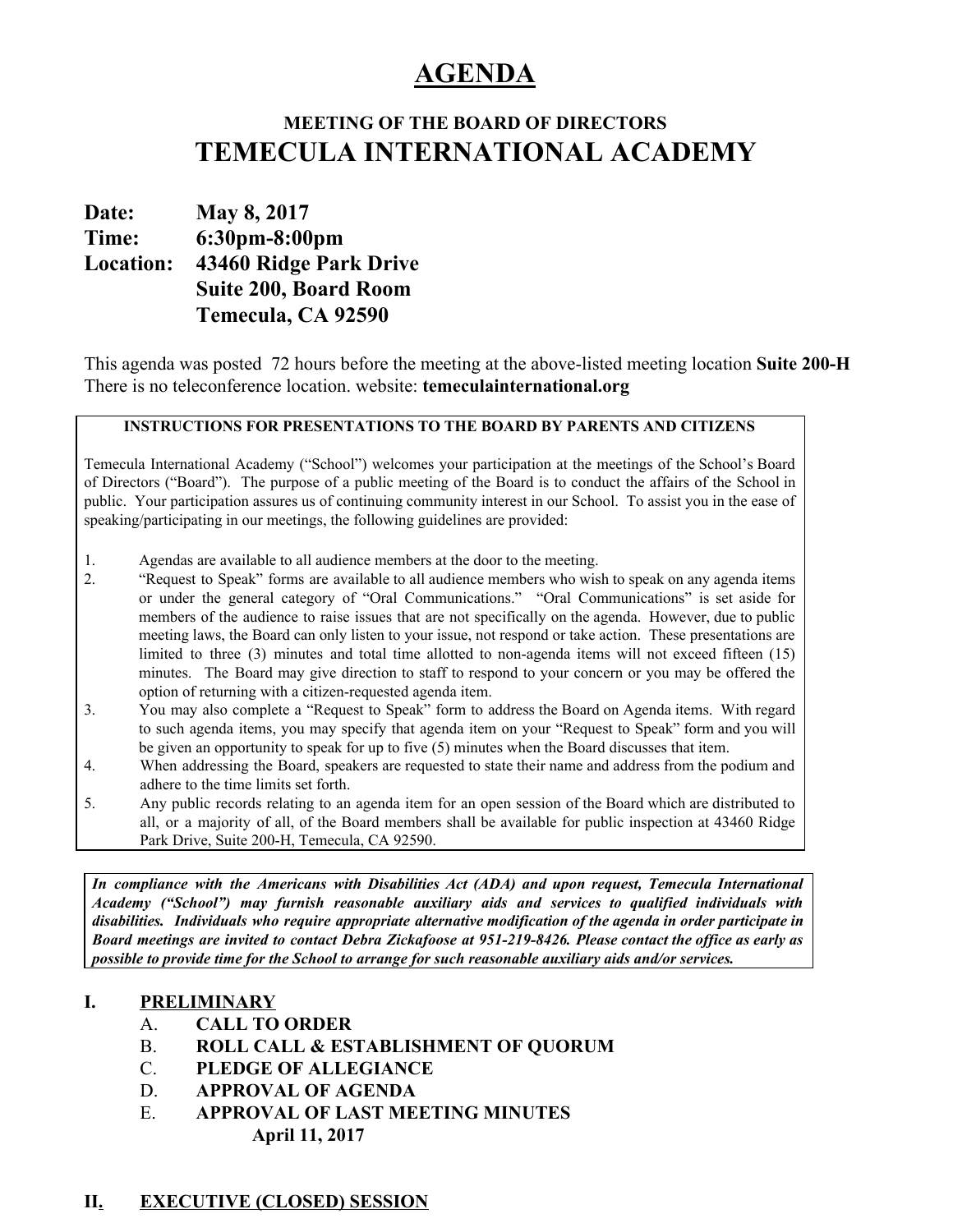With respect to every item of business to be discussed in closed session pursuant to Section 54956 $8<sup>1</sup>$ 

#### **A. NONE**

The Board shall publicly report any action taken in closed session and the vote or abstention on that action of every member present.

## **III. COMMUNICATIONS**

#### A. **ORAL COMMUNICATIONS 6:40 PM**

ORAL COMMUNICATIONS: Non-agenda items: no individual presentation shall be for more than three (3) minutes and the total time for this purpose shall not exceed fifteen (15) minutes. Ordinarily, Board members will not respond to presentations and no action can be taken due to California's public meeting laws. However, the Board may give direction to staff following a presentation

#### **IV. CONSENT ITEMS**

All matters listed under the consent agenda are considered by the Board to be routine and will be approved/enacted by the Board in one motion in the form listed below. Unless specifically requested by a Board member or a member of the public to be removed from the Consent Agenda for discussion, there will be no discussion of these items prior to the Board votes on them. The President recommends approval of all items on the consent agenda.

#### **A. NONE**

## **V. ITEMS SCHEDULED FOR DISCUSSION, UPDATE AND/OR ACTION**

- **A. DISCUSSION, UPDATE and ACTION on Riverside County Office of Education (RCOE) MEMORANDUM OF UNDERSTANDING (MOU) and GALAXY SOFTWARE-** review and discussion of April 27, 2017 meeting
- **B. DISCUSSION and UPDATE on FACILITIES USE AGREEMENT (FUA) and SERVICE AGREEMENT FROM TVUSD** - Review of negotiations of Facilities Use Agreement received March 31, 2017, final points and service agreement.
- **C. DISCUSSION and UPDATE on BACK OFFICE SERVICE PROVIDERS for 2017-2018 SCHOOL YEAR -** review of Savantco first meeting, next steps, status of the contract.
- **D. DISCUSSION and UPDATE on CHARTER ASSET MANAGEMENT LOAN -** update and discussion of current status of the loan.
- **E. DISCUSSION and UPDATE on INSURANCE QUOTES AND CONTRACT -** information, review, discussion regarding necessary insurance coverage for 2017-2018 school year